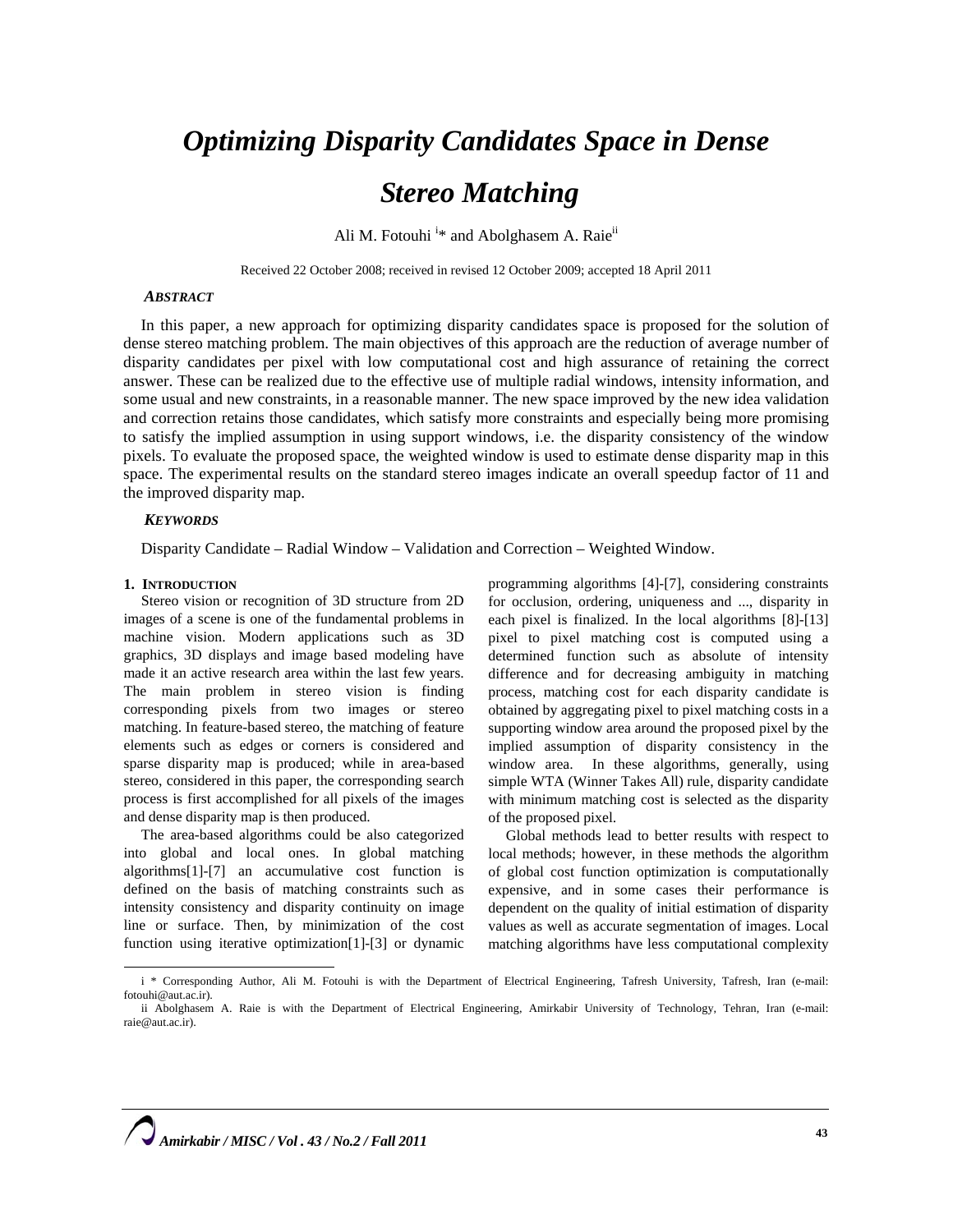with respect to global methods; however, in these methods for the reason of the simplicity of selection process, determination of accurate matching cost is of great importance, to obtain smooth disparity map with sufficient details. Therefore, for improving results, rank cost functions [8] and adaptive window [9] [11], multiple window [11] and weighted window [12] [13] ideas have been proposed in the literature. In these methods, through massive and in some cases iterative computations for determination of size and shape of the window or weight of the pixels inside the window the matching cost is computed. In other words, all techniques mentioned above with different ideas are trying to fulfill the implied assumption in using the window, i.e. the disparity consistency of the window pixels, abbreviated as DCWP , in different regions of the image. However, in local matching algorithms finding an ideal matching cost with high discriminating power reflecting all necessary constraints of matching process and selecting the true match among a large number of candidates with arbitrary statistical information, regardless of its computational complexity, seem unreachable.

In this paper, a new approach for optimizing disparity candidates space in solving dense stereo matching problem is proposed and a new space named reduced disparity candidates abbreviated as RDC is obtained. It seems that in the new space by selecting candidates which satisfy more constraints, especially being more promising to satisfy DCWP constraint, and therefore the true disparity more probably can improve accuracy and computational performance as well. Using high assurance matched pixels [4] [7] and generalized directive pixels [5] to conduct matching process in global algorithms as well as increase accuracy and decrease computational cost supports the proposed idea. In the new space, the behavior of stereo matching in different regions of image can be observed and classified. In this paper, a new approach to improve the proposed space is presented and weighted window is used for dense disparity map estimation in this space. In section 45 of the paper, the proposed algorithm to organize RDC space is introduced. In section 3, the behavior of RDC space in different regions of image is considered. In section 4, an approach named validation and correction is proposed for improving the RDC space. Total validation of the proposed space and the results of dense disparity map estimation, using weighted window in this space, are presented in section 5. The concluding remarks are given in section 6.

# **2. REDUCED SPACE OF DISPARITY CANDIDATES**

In dense stereo matching, the initial set of disparity candidates for each pixel is determined by usual epipolar, minimum and maximum disparity constraints. In binocular stereo with two rectified images, according to the epipolar constraint, if  $d_{\min}$  is the minimum disparity

and  $d_{\text{max}}$  is the maximum disparity of the matched pixels, the matching candidates of pixel *p* from the line *l* of the left image in location  $i$ , will be the pixels from the line *l* of the right image in locations  $i - d_{\text{max}}$  to  $i - d_{\text{min}}$ . Therefore, if the left border of the image is not considered, disparity candidates set of pixel *p* in pixel scale is  $cand_{p,\text{int}} = \{d_{\text{min}},..., d_{\text{max}}\}$  and the number of disparity candidates for each pixel and also the average number of disparity candidates per pixel, abbreviated as *ANCP* and used for performance evaluation in this paper, are equal to:

$$
ANCP = d_{\text{max}} - d_{\text{min}} + 1\tag{1}
$$

In this paper, organizing RDC space, using search space reduction algorithm, with the three main objectives is proposed: 1) to reduce the number of candidates per pixel as much as possible by eliminating noisy and unreliable candidates, 2) to retain those candidates promising to fulfill necessary matching constraints and conditions, specially DCWP , and so are the correct answer more probably, and 3) to maintain a computationally low cost procedure. For evaluating RDC space for the first objective *ANCP* criterion and for the second objective *PPWTDC* criterion, which presents percent of pixels without true disparity candidate, are used. Performance of different algorithms for dense disparity map estimation is usually evaluated by error threshold of one pixel, hence, in this paper, for computing *PPWTDC* this threshold is used for counting pixels without true disparity candidate. Dense disparity map estimation using local or global stereo matching algorithms in RDC space, for the reason of simpler and more reliable search space, is possible by noticeable reduction of computational cost and higher precision.

# *A. Search space reduction algorithm*

**Radial window definition:** Eight radial windows with 45*<sup>o</sup>* of angle differences illustrated in Figure 1 and numbering presented in this figure are proposed. For each window and in each direction, a ray of pixels with the length of  $n$  two supporting rays in its left and right sides are considered.  $L_a$  denotes a vector with the length of  $n$ , including the intensity value of the center pixel and  $n-1$ pixels in its continuance in the left image for a ray in direction  $\alpha$ .  $L_{1,\alpha}$  and  $L_{2,\alpha}$  denote intensity vectors with the length of *n* for the two neighboring sides of the main ray for a ray in the direction of  $\alpha$  in the left image. For instance, in Figure 1 for  $\alpha = 135$  and  $n = 5$  the pixels taking part in vector  $L_a$  are demonstrated in black color, while the pixels taking part in  $L_{1,\alpha}$  and  $L_{2,\alpha}$  vectors are shown in grey color. In the same way, for the matching candidate pixel in the right image, vectors  $R_{\alpha}$ ,  $R_{1,\alpha}$  and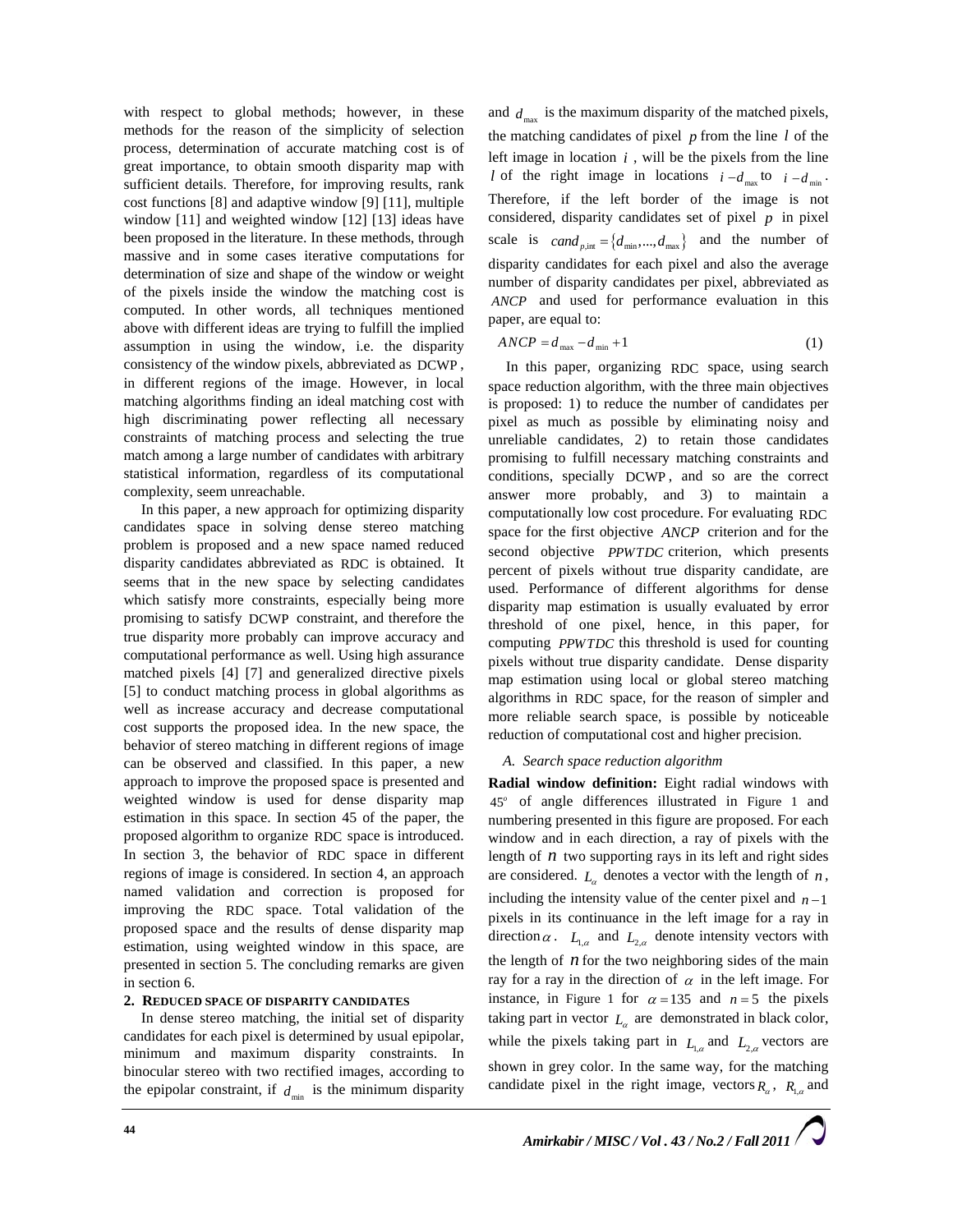$R_{2,\alpha}$  are defined.



Figure 1: proposed pattern of radial windows

**Matching cost function definition:** The matching cost of the two pixels of  $p_i$  from the left image and  $p_i$  from the right one, in direction  $\alpha$ , is defined as follows:

$$
\cos t_{\alpha}(p_{i}, p_{r}) = \sum_{i=1}^{n} \left[ L_{\alpha}(i) + \frac{L_{1,\alpha}(i)}{2} + \frac{L_{2,\alpha}(i)}{2} \right] - \left( R_{\alpha}(i) + \frac{R_{1,\alpha}(i)}{2} + \frac{R_{2,\alpha}(i)}{2} \right) + \sum_{i=1}^{n} \left[ (L_{1,\alpha}(i) - L_{2,\alpha}(i)) - (R_{1,\alpha}(i) - R_{2,\alpha}(i)) \right]; \quad \alpha = \{0, 45, \dots, 315\}
$$
\n(2)

**Matching cost matrix calculations:** Having calculated the matching costs of pixels for any pair of horizontal corresponding lines of the two images, using the matching cost function (2), eight matching cost matrices each belonging to one of the directions shown in Figure 1, denoted by  $COST_a$ ;  $\alpha = \{0, 45, ..., 315\}$  will be obtained.

**MinMin process:** In each matrix  $\cos\theta$  each point being the minimum of both the row *i* and the column *j*, which means to be satisfying left-right consistency constraint, LRCC, represent that pixel  $p$  in location  $i$ from the left image and pixel *q* in location *j* from the right one, in two corresponding horizontal lines, are the best matching candidates for each other. Therefore a reliable candidate, named  $cand_{p,q} = i - j$  for pixel *p* from the left image related to a ray in direction  $\alpha$  is determined. The pixels that are not assigned a candidate in this process should mainly belong to homogenous and occluded regions; thus, being reasonable to avoid assigning them a candidate based on the matching cost.

**AddLeft process**: To determine the disparity candidate, *cand* <sub>n a</sub>, those pixels remained unmatched through MinMin process, while they are supposed to be on the occluded or homogenous regions, on the basis of disparity continuity constraint, are assigned the exact *cand*  $\alpha$  of the pixel *p'* on the left side. Note that the pixels remained unmatched on the left side border of the image, are the exceptions of this rule and are assigned the exact *cand*  $_{p',a}$  of the pixel  $p'$  on the right.

**Aggregation process:** In this process, for each pixel *p*, the outputs of MinMin and AddLeft processes on the eight related matching cost matrices, namely

*cand*<sub>p,α</sub>;  $\alpha = \{0, 45, ..., 135\}$  are collected and named *cand*  $_p$ . Although *cand*  $_p$  is a set of eight candidates for each pixel *p* of the left image, each one corresponds to one direction, note that the disparity values of these eight candidates, are not necessarily distinct and some candidates can be the same. *ANCP* is evaluated in terms of the number of distinct candidates and so after SSR algorithm its maximum value will be 8.

**Comments:** Two important points about using radial windows in this paper and its difference with respect to other common methods should be emphasized:

- The notion of multiple windows is used here differently from the way it is used in usual multiplewindow approaches. In common multiple window methods [7][11] comparing matching cost of different windows which mask different regions of image with different statistical features is not justifiable. In the multiple window method of this paper, such comparing is not used and matching cost matrices of different windows are processed separately.
- Because of using eight slim radial windows in different directions, the probability of a continuum in which the overlapping with depth change does not occur and so DCWP constraint is satisfied, will be highly increased.

The first part of the cost function is the sum of absolute differences of intensity value of the radial window pixels of the left and right images, with the ratios indicated for main and neighboring rays. Thus, in the computation of matching cost, the intensity information of a larger area take part, which in turn cause the reduction of noise effect, especially in homogenous or repetitive textured regions. Second part of the cost function is the sum of absolute gradient differences of the intensity value of pixels of the neighboring rays in the left and right images. The less the intensity gradient difference of the radial windows of the left and right images, the less the matching cost will be. If there is a great gradient difference, and especially if the gradient direction in the specified regions of the two images is different, the matching cost will be increased. The matching cost function (2), while having low computational complexity, uses the intensity information in an effective manner.

# *B. RDC space representation*

To represent RDC space, a one-byte number *N* between 0 and 255 is assigned to each point (*p,d*) of this space, which corresponds to pixel  $p$  of reference image with disparity candidate *d*. Based on number and position of 1s in bit string of *N*, number of repetition of disparity *d* in  $c$ and<sub>n</sub> and rays, which lead to disparity *d* by SSR algorithm, are determined. For instance, if  $N = 240$  is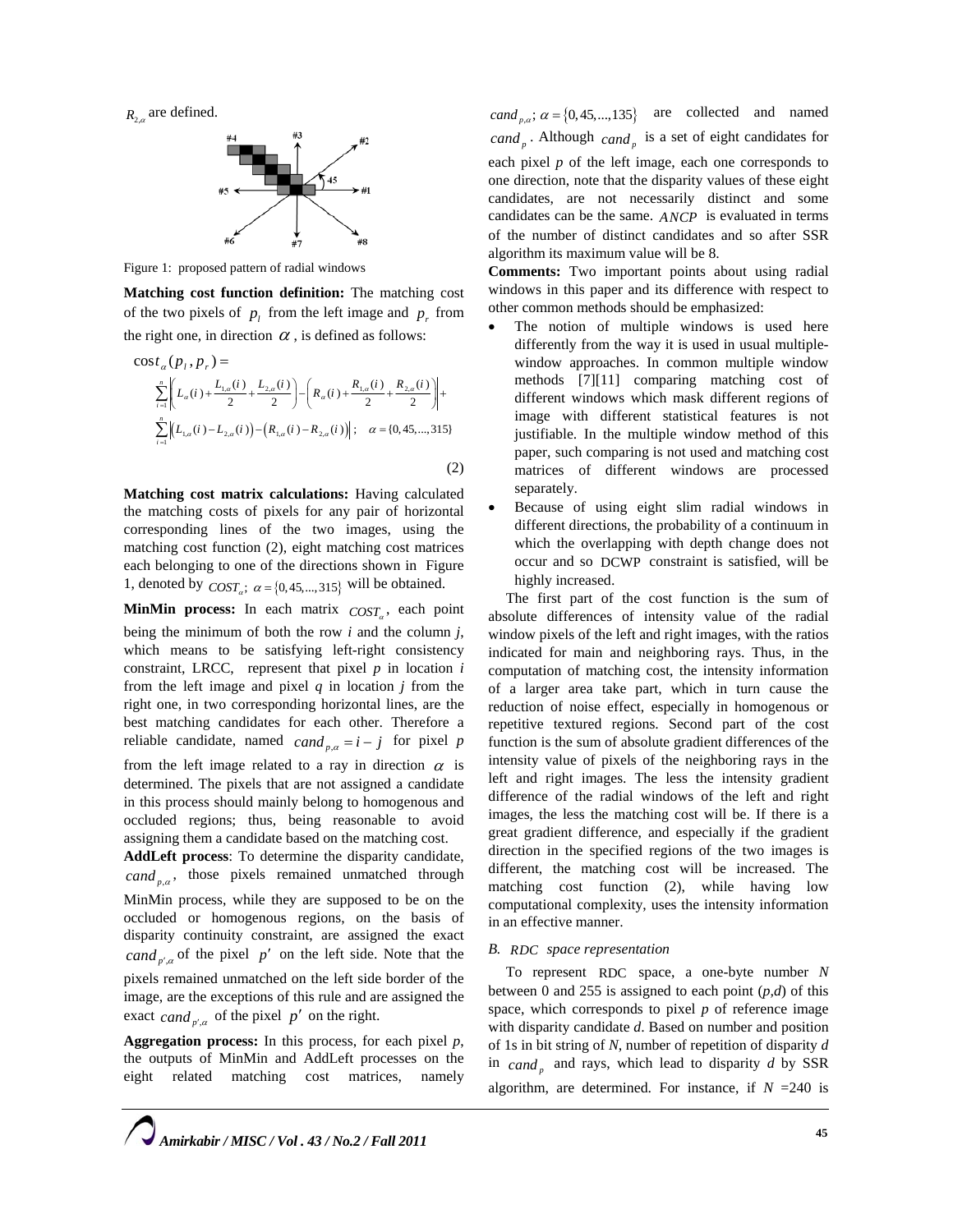assumed for point  $(p,d)$ , its corresponding bit string, 11110000, shows that for pixel *p* four rays numbered 5, 6, 7 and 8 lead to disparity candidate *d*. On the other hand, disparity candidate *d* for pixel *p* is repeated 4 times.

In Figure 2-a, left image of stereo image "Venus" is depicted. To organize RDC space for this image, SSR algorithm with eight radial windows with length *n*=15 has been implemented. RDC space in determined regions in Figure 2-a for a part of a horizontal row of image has been shown with diagrams of Figure 2-b to Figure 2-f. In each diagram, columns represent the position of pixel *p* in proposed row of image and rows represent possible disparity values for proposed image based on minimummaximum disparity constraint. To simplify representation, in intersection of column *i* and row *d* of each diagram, only repetition number of 1s in number *N* or repetition number of disparity  $d$  in  $c$  *cand* is shown

and if a cell is empty, it represents that pixel *p* of the proposed row in position *i* in RDC space does not have disparity candidate *d*. It is obvious that without applying SSR algorithm all the cells in diagrams of Figure 2 have the value 1. Continuous line in diagrams of Figure 2 is obtained from true disparity map and shows true disparity values in proposed pixels of the image.



Figure 2: Venus image and RDC space in different regions

## **3.** RDC **SPACE DESCRIPTION IN DIFFERENT REGIONS OF IMAGE**

In RDC space, most problems and complexities of stereo matching in different regions of image can be described from a different view considered in this section.

**Regions with sufficient texture and without depth discontinuity:** Region 1 in Figure 2-a is a sample of this type that RDC space for a part of a row of this region is presented in Figure 2-b. As observed in this region because of satisfying DCWP constraint and also existence of sufficient intensity information in radial windows, *ANCP* is equal to 1, disparity candidate in each pixel is equal to true value and *PPWTDC* is zero.

**Regions with low texture and without depth discontinuity:** In Figure 2-c RDC space for a part of a row of the image in region 2 is observed. Although in this region DCWP constraint is satisfied, because of low intensity information in rays, sparse disparity candidates have been produced. Representation of candidates correspond to all rays for an assumed pixel of this region in Figure 3-a shows the sparseness of disparity values for different directions. *ANCP* value in this region has been increased with respect to previous case and is equal to 5. However, for the reason of proper operation of matching cost function (2), value of *PPWTDC* is zero and in most of the pixels true value is obtained for more than three rays.

**Regions near to horizontal edge with depth discontinuity:** In Figure 2-d RDC space for a part of a row of image in region 3 is observed. Pixels of this region generally have two distinct disparity candidates of two far and near surfaces. On the other hand, in this region *ANCP* is approximately 2. For more precise observation of candidate distribution in this region, disparity values corresponding to all rays for an assumed pixel of this region, located on near surface, are shown in Figure 3-b. Major part of rays 2, 3 and 4 is expanded on far surface; so, for these rays DCWP constraint is violated and by SSR algorithm false disparity candidate of far surface is obtained. For other rays which are completely expanded on near surface, DCWP constraint is satisfied and obtained disparity candidates have true values.

**Regions near to vertical edge with depth discontinuity:** Figure 2-e shows RDC space for a part of an image row in region 4 with a vertical edge with a depth discontinuity in its continuance. In this case, as shown in Figure 3-b, for a typical pixel of this region on far surface, in rays 1, 2 and 8 which are expanded on near surface, DCWP constraint is not satisfied and so these rays lead to false disparity candidate equal to disparity of near surface. However, rays 3, 4, 5, 6 and 7 which are completely on far surface, lead to true disparity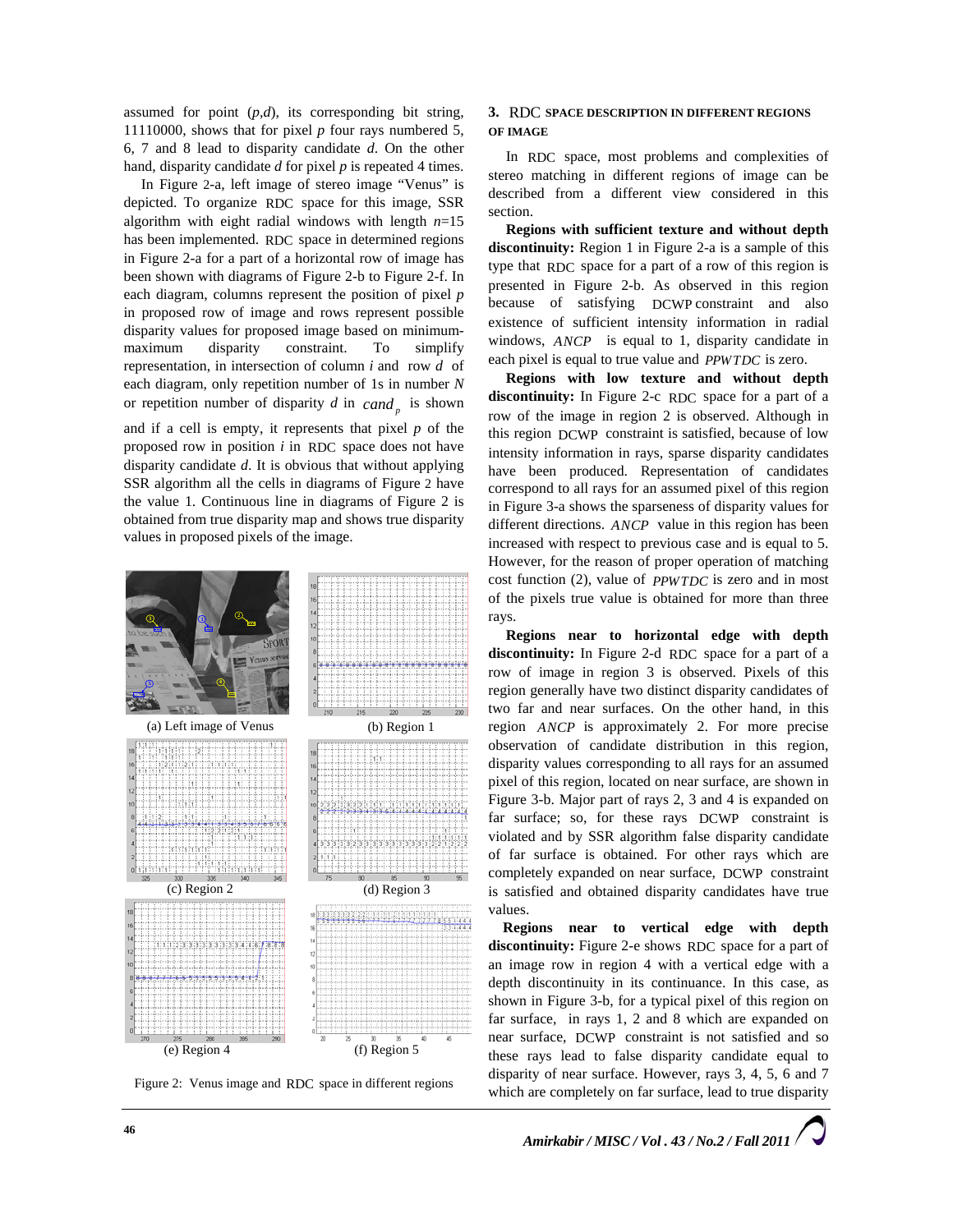of this surface. In such a region in left image, within depth change occurring from far surface to near surface, in some pixels of left side of depth discontinuity, a part or all of some rays occur in occlusion region. In such a case, either false disparity of near surface is assigned to these rays or by MinMin process in SSR algorithm no disparity candidate is obtained for these rays which in turn in AddLeft process are assigned usual true disparity candidate of left side pixel for the same ray. Also, in some cases, in these regions, MinMin process leads to false sparse disparity candidates. In region 4, in left side pixels of depth discontinuity for right side rays, also in right side pixels of depth discontinuity for left side rays, where a major part of the rays is expanded on far surface, disparity of this surface is expected. However, from Figure 2-e it is concluded that for these rays which overlap the near surface even for one pixel, disparity of this surface is obtained. This phenomenon is for the reason that the right side pixels of depth discontinuity on near surface have bigger intensity values and so in the cost function (2) have dominant and efficient role. This phenomenon in RDC space is equivalent to the effect of disparity propagation of near surface on far surface i.e. foreground fattening in common window methods [8]- [13].



(a) Pixel 330 of Reg.2 (b) Pixel 85 of Reg.3 (c) Pixel 280 of Reg.4

#### Figure 3: Disparity of different rays

**Slanted regions:** In Figure 2-f RDC space for a part of an image row in slanted region 5 has been presented. In slanted regions, DCWP constraint is violated alongside the slant gradually and continuously; so, typically in pixels of these regions in RDC space two or more disparity candidates with adjacent values are obtained. This subject reveals the complexity of matching and the necessity of using sub-pixel estimation in these regions to extract precise disparity value [14].





Figure 4: Effect of different parameters in RDC space

**Important parameters to organize** RDC **space:**  Important parameters are matching cost function and radial window size. For instance, if the support of lateral rays for radial windows is ignored, discrimination power of matching cost function (2) is noticeably decreased. In this case, in RDC space for region 2 as shown in Figure 4-a, *ANCP* value has been increased to 6.5. To observe the effect of window size in RDC space, this space for some regions determined in Figure 2-a is represented in Figure 4 with n=3. Figure 4-b reveals that, in smooth and un-textured region 2 by decreasing the size of window, *ANCP* value is increased from 5 to 5.9 and *PPWTDC* value is increased from 0 to %30. In Figure 4-c for region 3 adjacent to a horizontal depth change, because of decreasing length of rays, DCWP constraint is satisfied for rays and therefore disparity candidates aggregate near the true value. In Figure 4-d for region 4 with a vertical depth discontinuity, decreasing length of rays causes DCWP constraint to be reserved to nearer distances of depth change edges and so the range, in which disparity candidates have two distinct values of far and near surfaces, has been decreased. Instead, increasing occlusion effect in this region causes sparse candidates near depth discontinuities. Equivalently in common window methods, with decreasing window size, disparity values will be improved to nearer distances of borders or foreground fattening is decreased; however, in smooth regions more false matches is obtained.

# **4.** RDC **SPACE IMPROVEMENT BY VALIDATION CORRECTION ALGORITHM**

In this section, the new proposed algorithm named validation-correction, or "ValCor" is proposed for more processing candidates obtained for each pixel in RDC space and organizing IRDC space. The aim of ValCor process is to reduce *ANCP* , by eliminating non-valid noisy candidates, and also to decrease *PPWTDC* , by inserting new valid non-present ones and briefly to improve RDC space.

The ValCor process is done on the basis of DCWP constraint, meaning that the cost aggregation in the support window area for a pixel may be valid if most of the pixels within the window have the same disparity as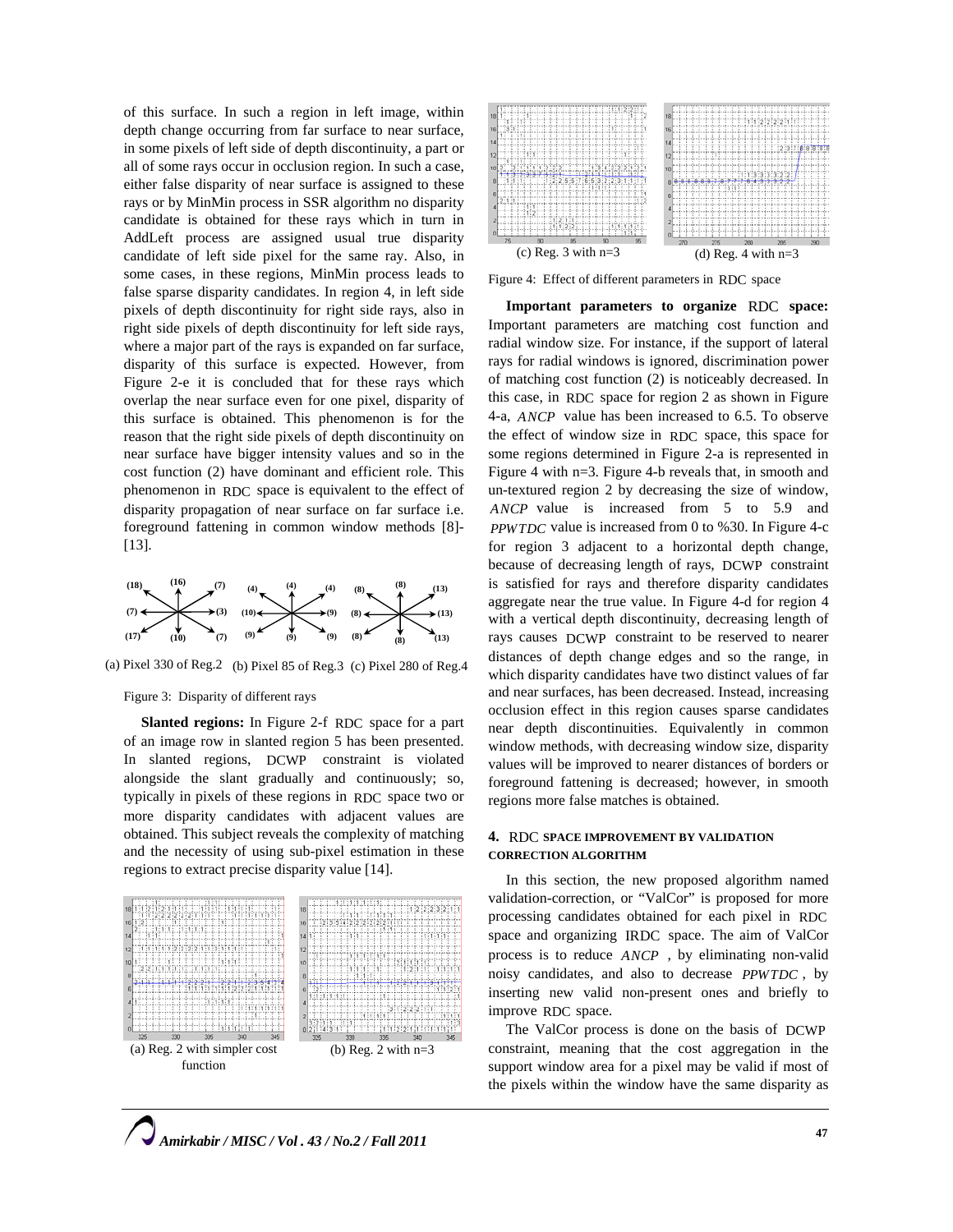the disparity of the proposed pixel. Thus, the validity of a disparity candidate related to a ray is considered as the percent of pixels within the ray having a candidate with the same disparity value. In case a disparity candidate is supported by several rays, its validity is considered as the maximum validity computed for all rays. If the calculated validity for a candidate is less than a threshold value, this candidate will be eliminated from the list of candidates for the nominated pixel. This stage of the ValCor process is known as "validation".

Because the necessary computations to determine the disparity are performed in the pixel scale, while the disparity amounts especially on slanted surfaces can be on a sub-pixel scale, the validity of  $d_p + 1$  and  $d_p - 1$  for the rays having  $d_p$  candidate, is also calculated. Providing that these new disparity values have sufficient validity, they will be added to the list of disparity candidates for the nominated pixel. This part of the algorithm is known as the "correction". Considering *cand*  $_{pyc}$  = *cand*  $_p$  for each pixel *p* in the beginning of ValCor process, the steps of this process to organize IRDC space are as follows:

**The computation of validity for each disparity candidate:** The validity of disparity candidate shown by  $v$   $(d_n)$ , is computed as:

$$
v(d_p) = \underset{a \in S}{MAX} \left\{ \frac{1}{N_R} \sum_{\bar{p} \in R_a} B \left( \text{cand}_{\bar{p}}, d_p \right) \right\} \tag{3}
$$

In (3), *S* is the set of directions which support disparity candidate  $d_p$ .  $R_q$  is the region from the left image occurring in the radial window located in pixel *p* and direction  $\alpha$ .  $N_p$  is the total number of pixels present in this region, and *cand*  $\bar{p}$  is the set of disparity candidates for pixel  $\bar{p}$  of this region. Function *B* is defined as:

$$
B\left(\text{cand}_{\overline{p}},d_{p}\right) = \begin{cases} 1 & \exists d_{\overline{p}} \in \text{cand}_{\overline{p}}, d_{\overline{p}} = d_{p} \\ 0 & \text{otherwise} \end{cases}
$$
 (4)

**The elimination of disparity candidate with low validity:** The disparity candidate  $d_n$  for pixel p will be eliminated from disparity candidates list of pixel *p* if its validity is less than a threshold value of T. That is to say:

$$
v(d_p) < T \implies d_p \notin cand_{p,yc}
$$
 (5)

**Correction:** The validity of disparity candidates of  $d_p + 1$  and  $d_p - 1$  for rays to which  $d_p$  is respected, can be computed from (3). If the amount of validity of each of them is greater than the threshold T, then the same

amount will be added to  $c$ *and*  $_{pyc}$ , *i.e.* the set of disparity candidates of pixel *p*. In other words:

$$
v(d_p \pm 1) > T \implies (d_p \pm 1) \in cand_{p,yc}
$$
 (6)

**ValCor process effect:** The result of applying ValCor process on RDC space in Venus image, with threshold value T=0.75, for some regions of Figure 2-a is shown in Figure 5. IRDC space in Figure 5-a and comparing it with Figure 2-c reveal that in un-textured region 2 *ANCP* value is decreased from 5 to 1.7 because of eliminating sparse candidates in validation stage, while true candidates have enjoyed the support of adjacent pixels based on disparity continuity constraint and so have been reserved. In the regions adjacent to depth discontinuity, disparity candidates with the disparity value of one of surfaces neighboring depth discontinuity will be reserved and other sparse candidates will be eliminated. This subject is confirmed by observing IRDC space in Figure 5-b for region 3 adjacent to a horizontal depth discontinuity and comparing it with Figure 2-d. IRDC space for Figure 2-e has remained unchanged; however, considering IRDC space in Figure 5-c for region 4, using radial windows with length 3, and comparing it with Figure 4-d reveals that sparse candidates in occlusion region have been eliminated. In Figure 5-d IRDC space is presented for slanted region 5. Comparing it with Figure 2-f reveal that in this case correction stage of ValCor process leads to adding disparity candidates in some pixels. In simple case, if disparity value of each pixel in this region is assumed average value of all disparity values for that pixel, it will be considered that, using ValCor process, the results of disparity estimation will be closer to the real values.



Figure 5: RDC space after applying ValCor process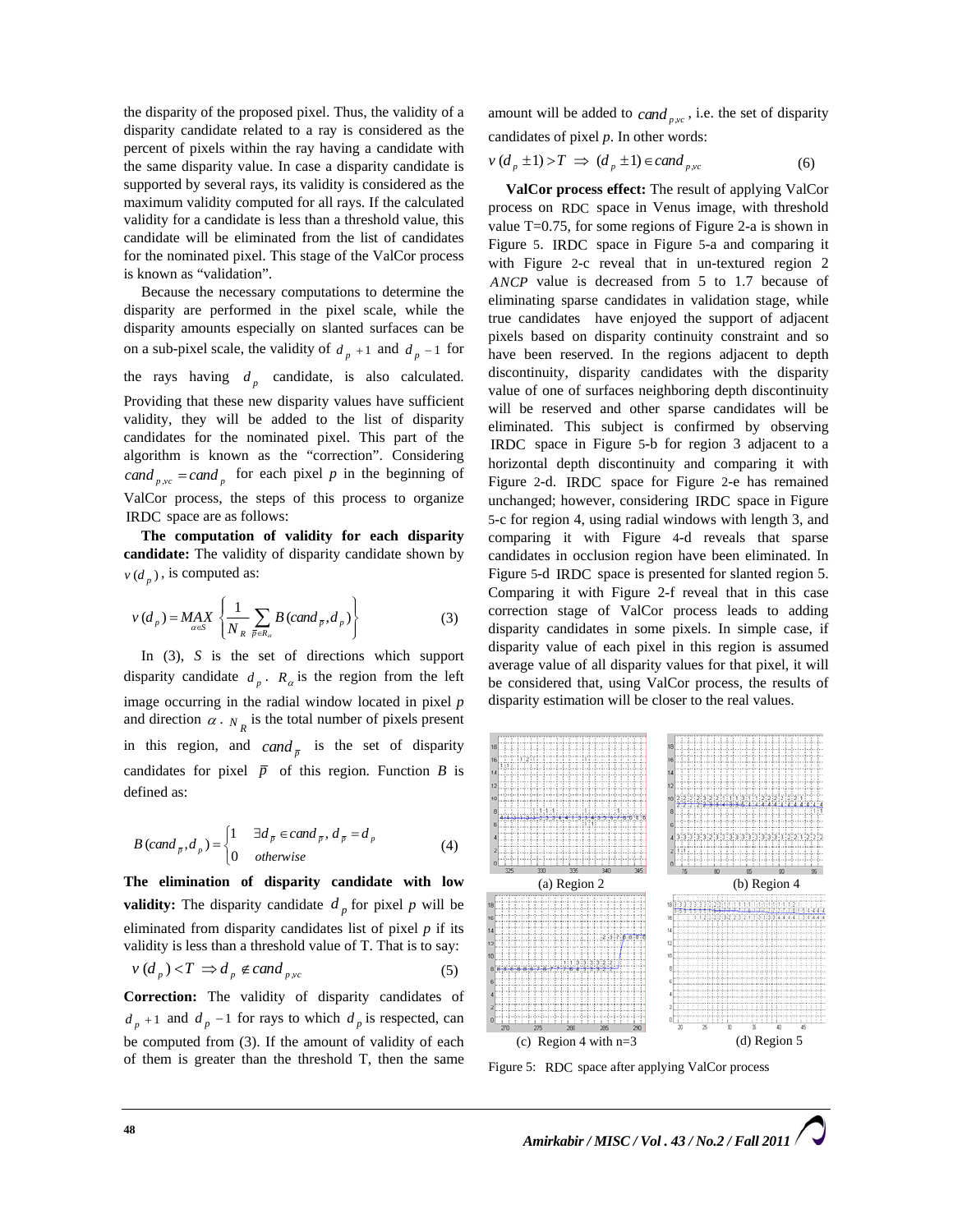## **5. EXPERIMENTAL RESULTS**

In section 2, three major objectives were enumerated in configuring reduced space of disparity candidates. In this section, the proposed objectives in IRDC space, also the main purpose which is the improvement of dense disparity map are evaluated for standard stereo images "Tsukuba", "Sawtooth", "Venus" and "Map", generally used to compare different algorithms [15]. In Figure 6-a, left images and in Figure 6-b, ground truth disparity maps of these stereo images are presented. IRDC space is organized with eight radial windows of length n=15 and threshold value of T=0.75 in ValCor algorithm.

### *A. Evaluation of Search Space Reduction Stage*

In this section the first objective in IRDC space, i.e. disparity candidate reduction ratio, is evaluated. For this purpose, the average number of distinct disparity candidates for each pixel, *ANCP* , before organizing IRDC space, as computed from (1), for each image is presented in the first row of Table 1. The value of *ANCP* , in IRDC space, is presented in the second row of Table 1. The last row of the table shows the reduction ratio of *ANCP* for each image. Significant reduction ratio from 8.2 to 16.2 with the average of 11 on the standard benchmarks represents remarkable achievement on the first objective in IRDC space. In reduction of *ANCP* , SSR and ValCor algorithms have different behavior. For instance, for "Venus" image after the SSR algorithm, the value of *ANCP* reduces from 20 to 2.08 and using ValCor process reduces to 1.91. Although, reduction of candidates due to the latter process compared to the preceding one is not noticeable, it should be noted that after ValCor process validated candidates are selected, while the process of correction, which in turn, may cause an increase in the number of candidates, is carried out.

TABLE 1 PERFORMANCE OF SERACH SPACE REDUCTION ALGORITHM

|                                     | Tsukuba | Sawtooth | Venus | Map  |
|-------------------------------------|---------|----------|-------|------|
| Initial ANCP                        | 16      | 20       | 20    | 30   |
| in IRDC space<br>$\bf\textit{ANCP}$ | 1.94    | 1.87     | 1.91  | 1.85 |
| <b>Reduction Ratio</b>              | 8.2     | 10.7     | 10.5  | 16.2 |

## *B. Dense disparity map estimation in IRDC space*

To estimate dense disparity map in IRDC space, disparity of each pixel is selected using an efficient matching cost function. In this paper, weighted window, proposed in [13] leads to better results with respect to other methods, is used. In the weighted window method bigger weight is assigned to pixels of the window being more probable to have a disparity equal to that of the center pixel. The most important shortcoming of the weighted window method is its high computational cost

for the reason of using large windows and calculating weights with complicated mathematical functions [6][13]. From section 5.A, it is concluded that in IRDC space, complicated computations of weighted window for standard stereo images is reduced 11 times in average. Using parameters proposed in [13] for weighted window dense disparity map estimation in initial set of candidates and also in IRDC space are presented in

Table 2. Numbers in the table are error percent with threshold value of one pixel in non-occluded, un-textured and near depth discontinuity regions. In Map image, there is no un-textured region. To correct the disparity values in the pixels of occluded regions and border of image, LRCC process is used [16]. Obtained dense disparity maps using SSR for different test images are depicted in Figure 6-c. To compare, the first and the third rows of Table 3 show the percent of error without IRDC space and in IRDC space, for all image. To see the effect of ValCor process in IRDC space, the second row of Table 3 presents the results of algorithm in RDC space.

The percent of pixels without true disparity candidate, *PPWTDC* , can determine the lower bound of final error of dense disparity map estimation in IRDC space; however, considering experimental results reveals that the share of IRDC space of total error is really negligible and is in average 10 percent, meaning quite acceptable fulfillment of the second objective in IRDC space. On the other hand, applying weighted window in IRDC space, due to choosing the validated candidates which fulfill more constraints and eliminating the noisy ones, leads to more precise results. Comparing the results of the Table 2 in different regions of image confirms this reality and also comparing the results of the first and the third rows of Table 3 reveals that in IRDC space the overall error of dense disparity map estimation error is reduced by the average percent of 25 on different images. The comparison of the first row of Table 3 with its second row shows that applying weighted window in RDC space in some cases; e.g. Tsukuba image, increase the error and so error reduction in IRDC space revels that correction phase of ValCor process has a considerable effect on the compensation of *PPWTDC* .

## *C. Computational cost*

All calculations in the processes of SSR and ValCor algorithms to organize IRDC space are based on simple mathematical operations including add, subtract, compare and shift operations on integer numbers with the capability of parallelism. For instance, considering the number of required operations and functions and their execution times in Visual C++6, on the Intel P4 2.66GHz PC, and without parallelism, the ratio of computational cost per pixel to organize IRDC space, (*CPirdc* ) and weighted window (*CPww*) is found to be *CPirdc* / *CPww* =25/10000. if *CCww*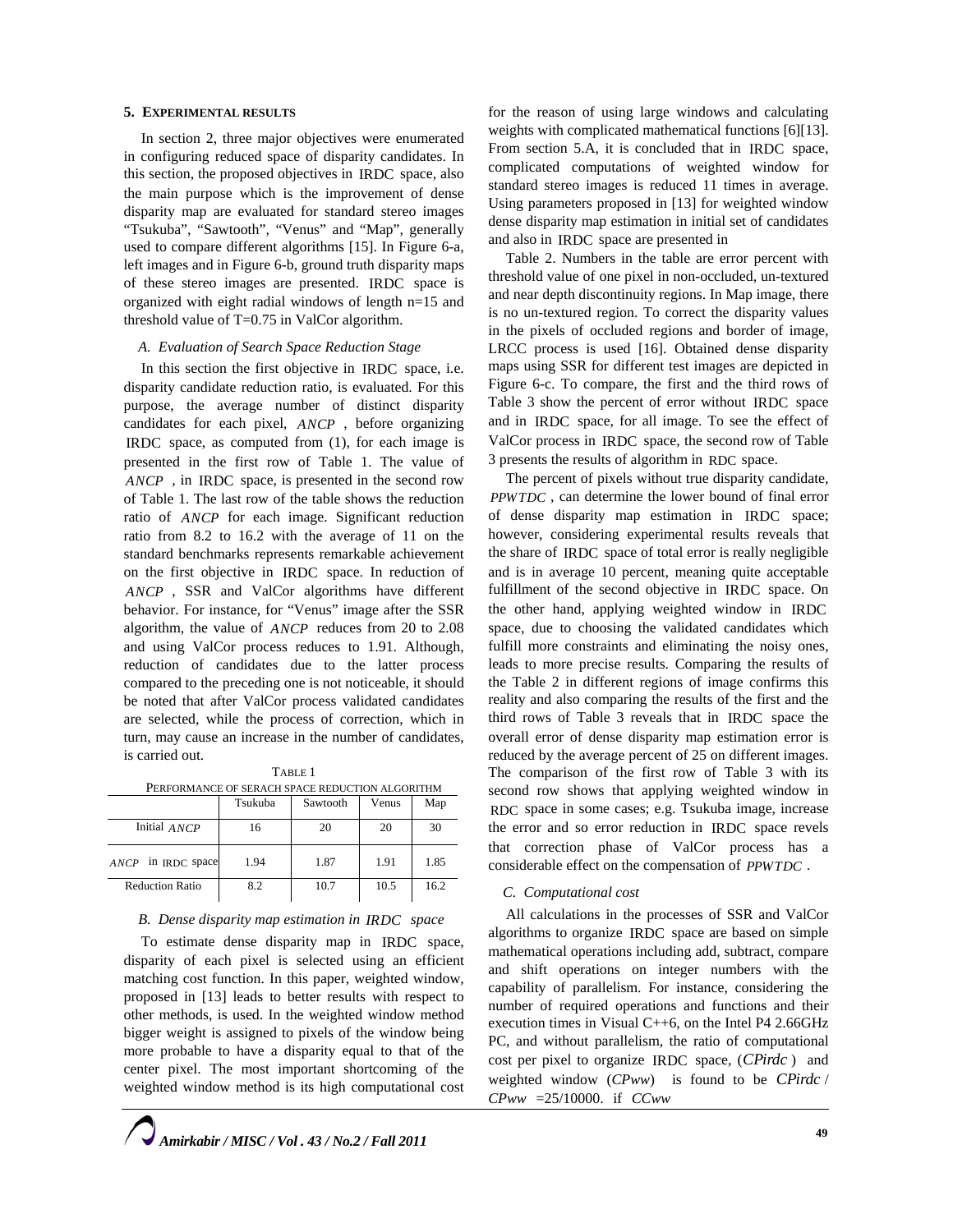and *CPirdc -ww* represent respectively the total computational cost of dense disparity map estimation in initial set of disparity candidates and IRDC space the following equations hold:

$$
CC_{ww} = N_p * CP_{ww} * D_r
$$
 (7)

$$
CC_{\text{indc-ww}} = N_p * CP_{\text{ndc}} * D_r + N_p * CP_{\text{ww}} * D_r / R_c \tag{8}
$$

$$
CC_{\text{index} \to \text{vw}} / CC_{\text{ww}} = 25/10000 + 1/R_c \approx 1/R_c \tag{9}
$$

## **6. CONCLUSION**

In this paper by effective use of usual information and constraints in stereo vision, new space of RDC space to solve dense stereo matching problem was proposed. To organize new space, intensity information in multiple radial windows, left-right consistency constraint, disparity continuity constraint and new DCWP constraint were employed. The main properties of this space were; significant reduction of search space and retaining the correct answer amongst remaining candidates, without complicated computational calculations. By organizing this reduced space observing stereo matching complications is provided from a different and simpler view. By proposing RDC space in this paper, three research paths in solving dense stereo matching problems are opened: 1) suggestion of ideas to improve the new space considering its basic objectives. 2) Applying previous dense stereo matching algorithms in new space and considering their performance from the view points of accuracy and run time in this space. 3) Suggesting new algorithms in proposed space to estimate dense stereo map. In this paper, in the first path an algorithm to improve RDC space and to organize IRDC space was presented and in the second path weighted window method was used for final decision making about disparity of each pixel in IRDC space. Experimental results indicate an overall speedup factor of 11 and % 25 error reductions in dense disparity map estimation with respect to the case without using the proposed space.

TABLE 2 PERFORMANCE OF DENSE STERO MATCHING BASED ON WEIGHTED WINDOW AND WTA IN IRDC SPACE

|                     | Tsukuba |       | Sawtooth |        | Venus |      | Map    |       |      |        |       |
|---------------------|---------|-------|----------|--------|-------|------|--------|-------|------|--------|-------|
|                     | nonocc  | untex | disc     | nonocc | untex | disc | nonocc | untex | disc | nonocc | disc  |
| In initial<br>space | 3.21    | 2.95  | 7.92     | 1.32   | 0.29  | 5.32 | 2.63   | 3.39  | 7.65 | 1.62   | 11.46 |
| In IRDC<br>space    | 2.49    | 2.76  | 8.57     | 1.12   | 0.23  | 5.04 | 1.04   | 0.94  | 6.88 | 0.66   | 7.70  |



Figure 6: (a) Left image, (b) True disparity map, (c) Results in IRDC space